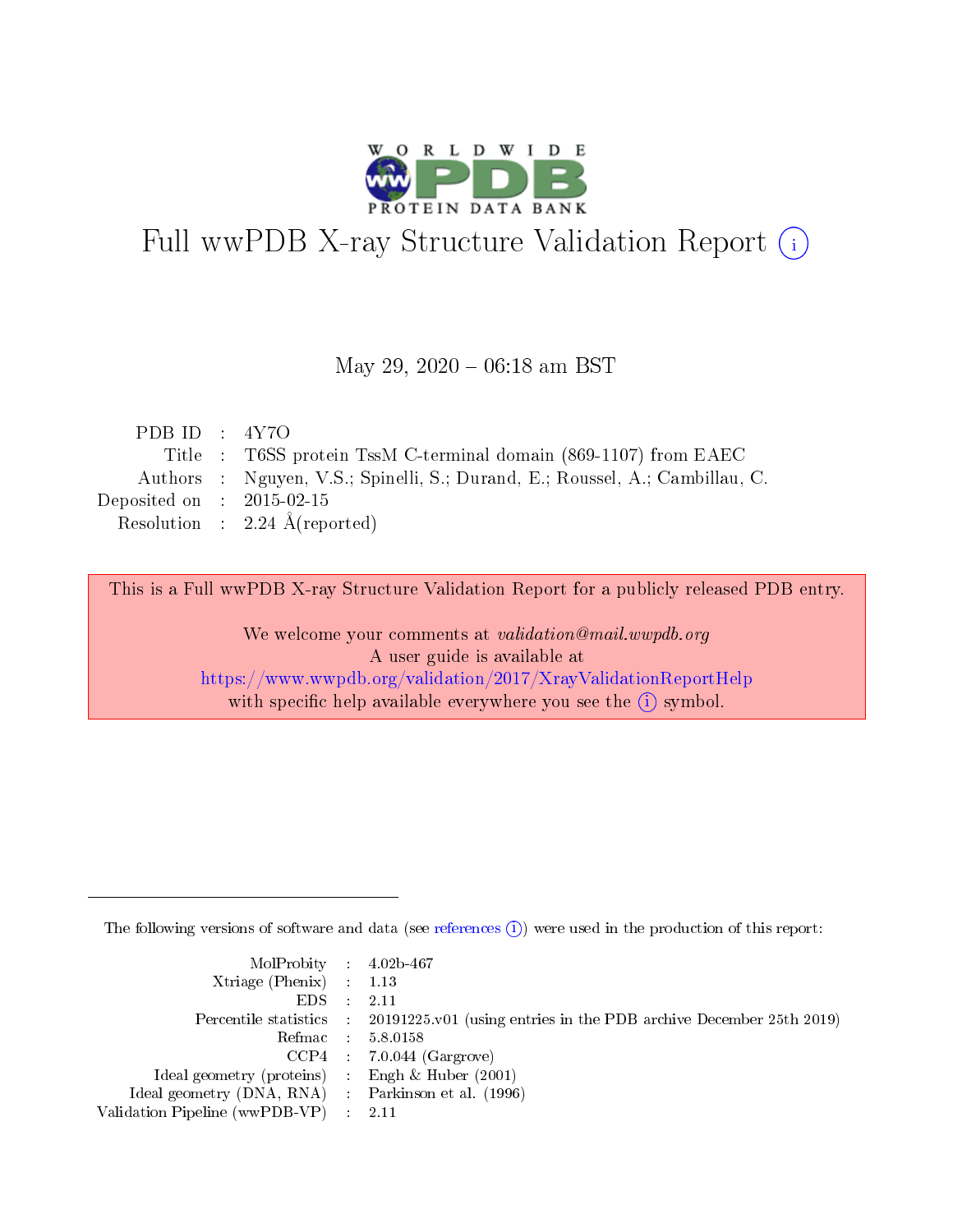# 1 [O](https://www.wwpdb.org/validation/2017/XrayValidationReportHelp#overall_quality)verall quality at a glance  $(i)$

The following experimental techniques were used to determine the structure: X-RAY DIFFRACTION

The reported resolution of this entry is 2.24 Å.

Percentile scores (ranging between 0-100) for global validation metrics of the entry are shown in the following graphic. The table shows the number of entries on which the scores are based.



| Metric                | Whole archive<br>$(\#\mathrm{Entries})$ | Similar resolution<br>$(\#\text{Entries}, \text{resolution range}(\text{\AA}))$ |
|-----------------------|-----------------------------------------|---------------------------------------------------------------------------------|
| $R_{free}$            | 130704                                  | $2391(2.26-2.22)$                                                               |
| Clashscore            | 141614                                  | $2539(2.26-2.22)$                                                               |
| Ramachandran outliers | 138981                                  | $2489(2.26-2.22)$                                                               |
| Sidechain outliers    | 138945                                  | 2490 (2.26-2.22)                                                                |
| RSRZ outliers         | 127900                                  | $2353(2.26-2.22)$                                                               |

The table below summarises the geometric issues observed across the polymeric chains and their fit to the electron density. The red, orange, yellow and green segments on the lower bar indicate the fraction of residues that contain outliers for  $>=3, 2, 1$  and 0 types of geometric quality criteria respectively. A grey segment represents the fraction of residues that are not modelled. The numeric value for each fraction is indicated below the corresponding segment, with a dot representing fractions <=5% The upper red bar (where present) indicates the fraction of residues that have poor fit to the electron density. The numeric value is given above the bar.

| Mol |        | $\boxed{\text{Chain}}$ Length | Quality of chain |                             |     |  |  |
|-----|--------|-------------------------------|------------------|-----------------------------|-----|--|--|
|     | А      | 240                           | $\%$<br>84%      |                             | 13% |  |  |
|     | В      | 240                           | $\%$<br>83%      |                             | 15% |  |  |
| ച   | $\cap$ | 155                           | 14%<br>68%       | 12%                         | 21% |  |  |
| ച   |        | 155                           | 20%<br>67%       | 9%<br>$\bullet\quad\bullet$ | 20% |  |  |

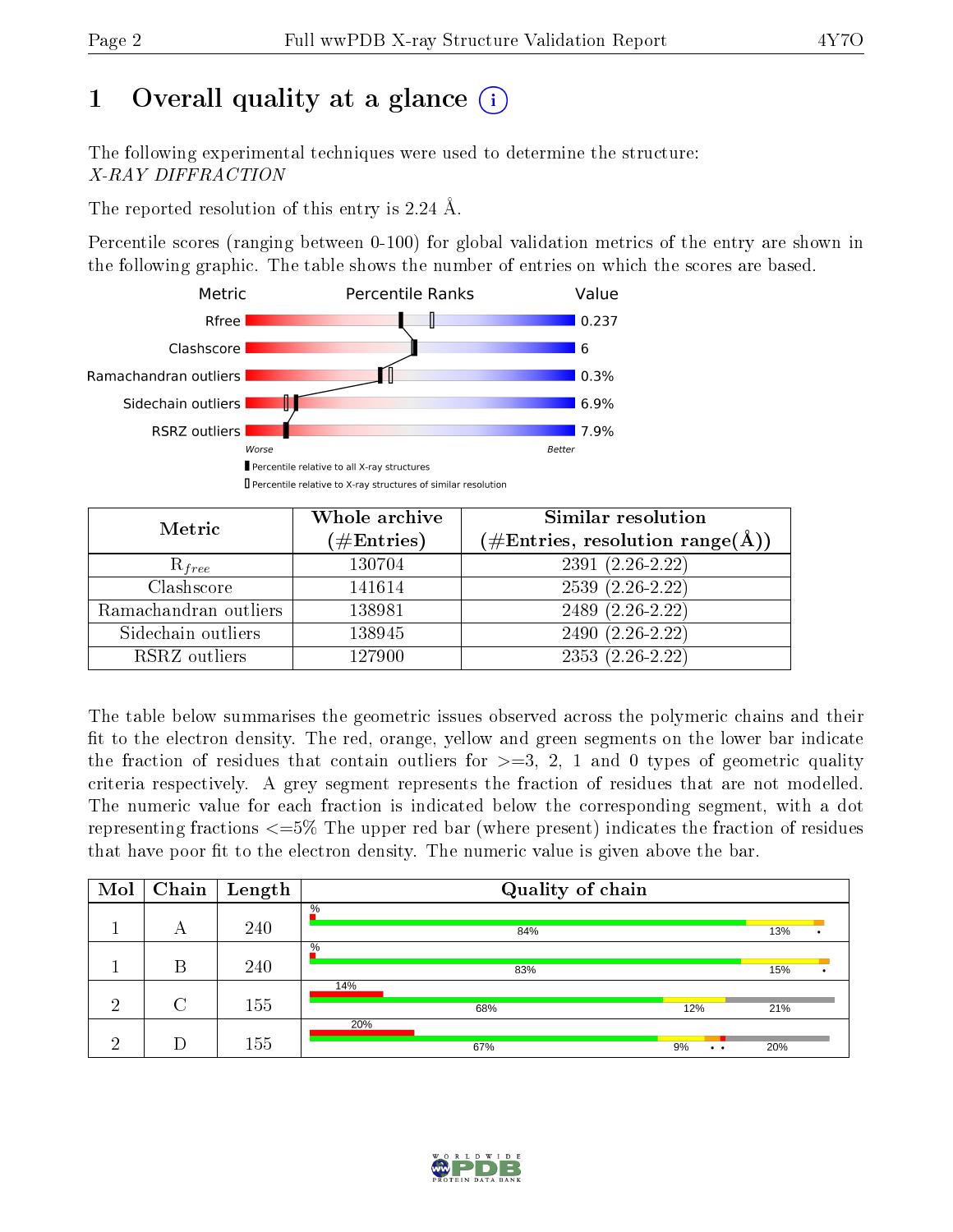# 2 Entry composition (i)

There are 4 unique types of molecules in this entry. The entry contains 5901 atoms, of which 0 are hydrogens and 0 are deuteriums.

In the tables below, the ZeroOcc column contains the number of atoms modelled with zero occupancy, the AltConf column contains the number of residues with at least one atom in alternate conformation and the Trace column contains the number of residues modelled with at most 2 atoms.

| • Molecule 1 is a protein called Type VI secretion protein IcmF. |  |  |  |
|------------------------------------------------------------------|--|--|--|
|                                                                  |  |  |  |

| Mol | Chain Residues | Atoms            |              |  | $\text{ZeroOcc} \mid \text{AltConf} \mid \text{Trace}$ |  |  |
|-----|----------------|------------------|--------------|--|--------------------------------------------------------|--|--|
|     | 239            | $\mathrm{Total}$ | $C = N$      |  |                                                        |  |  |
|     |                | 1841             | 1176 322 339 |  |                                                        |  |  |
|     | 239            |                  | Total C      |  |                                                        |  |  |
|     |                | 1839             | 1172 324 339 |  |                                                        |  |  |

Molecule 2 is a protein called Type VI secretion system protein VasD.

| Mol | Chain   Residues |           |                 | Atoms         |       |  | ZeroOcc   AltConf   Trace |  |
|-----|------------------|-----------|-----------------|---------------|-------|--|---------------------------|--|
|     | 123              | Total C N |                 |               |       |  |                           |  |
|     |                  | 924       |                 | 589 159 174 2 |       |  |                           |  |
|     | 124              | Total     | $\sim$ C $\sim$ | -N            |       |  |                           |  |
|     |                  | 914       | 583             | 150           | - 179 |  |                           |  |

There are 2 discrepancies between the modelled and reference sequences:

| Chain | $\mid$ Residue $\mid$ Modelled $\mid$ Actual $\mid$ |                          | Comment                               | Reference |
|-------|-----------------------------------------------------|--------------------------|---------------------------------------|-----------|
|       | GLY                                                 | <b>Contract Contract</b> | $\perp$ expression tag   UNP H4VA93   |           |
|       | GLY                                                 | <b>Contract Contract</b> | $\pm$ expression tag $\pm$ UNP H4VA93 |           |

• Molecule 3 is ZINC ION (three-letter code: ZN) (formula: Zn).

|           | Mol   Chain   Residues | Atoms               | $ZeroOcc$   AltConf |
|-----------|------------------------|---------------------|---------------------|
|           |                        | Total Zn            |                     |
| $\forall$ |                        | Total Zn<br>-2<br>2 |                     |
|           |                        | Total Zn            |                     |

• Molecule 4 is water.

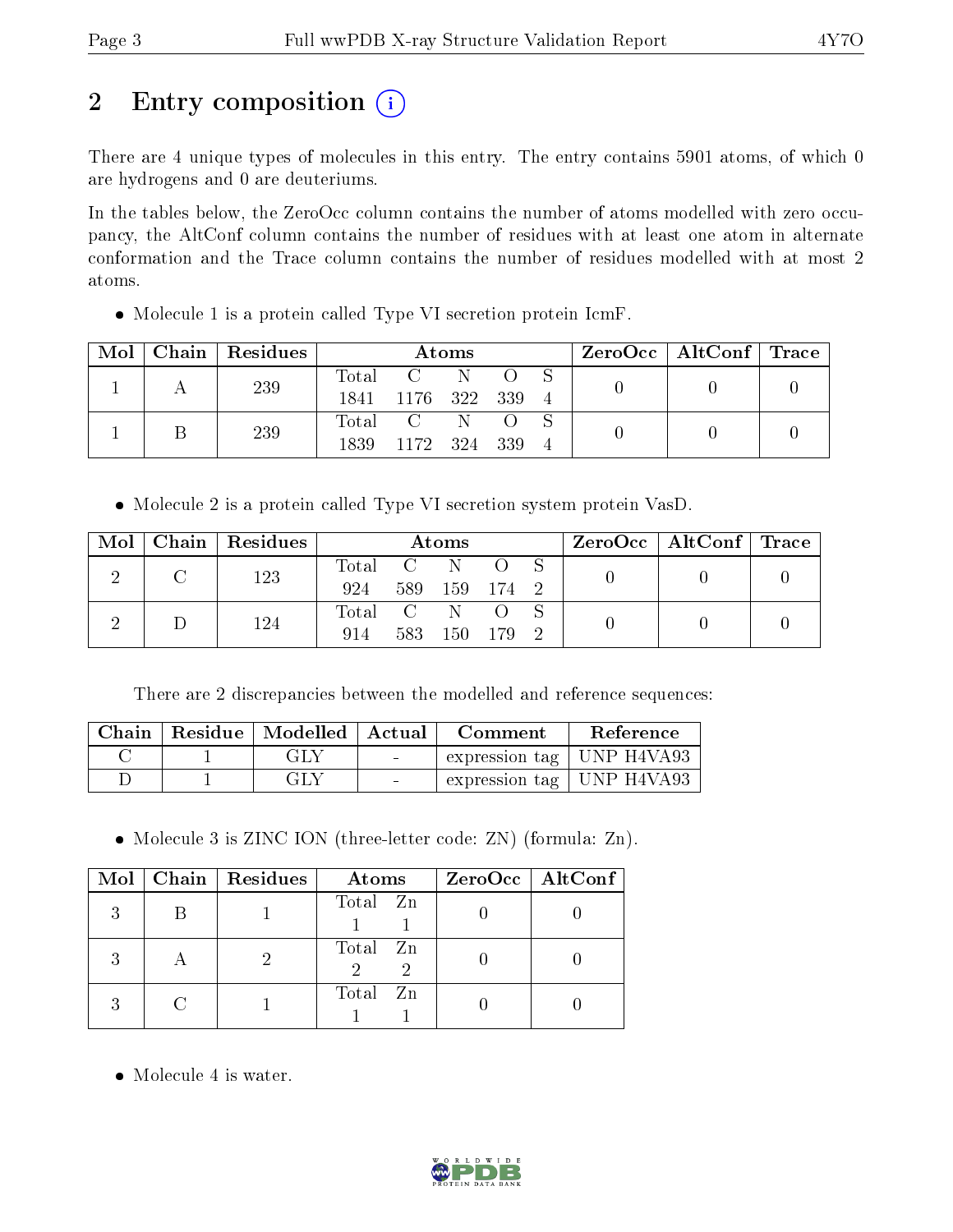| Mol | Chain         | <b>Residues</b> | Atoms                           | ZeroOcc   AltConf |
|-----|---------------|-----------------|---------------------------------|-------------------|
|     | А             | 158             | Total<br>$\left($<br>158<br>158 |                   |
|     | B             | 156             | Total<br>$\Omega$<br>156<br>156 |                   |
|     | $\mathcal{C}$ | 33              | Total<br>$\Omega$<br>33<br>33   |                   |
|     |               | 32              | Total<br>$\Omega$<br>32<br>32   |                   |

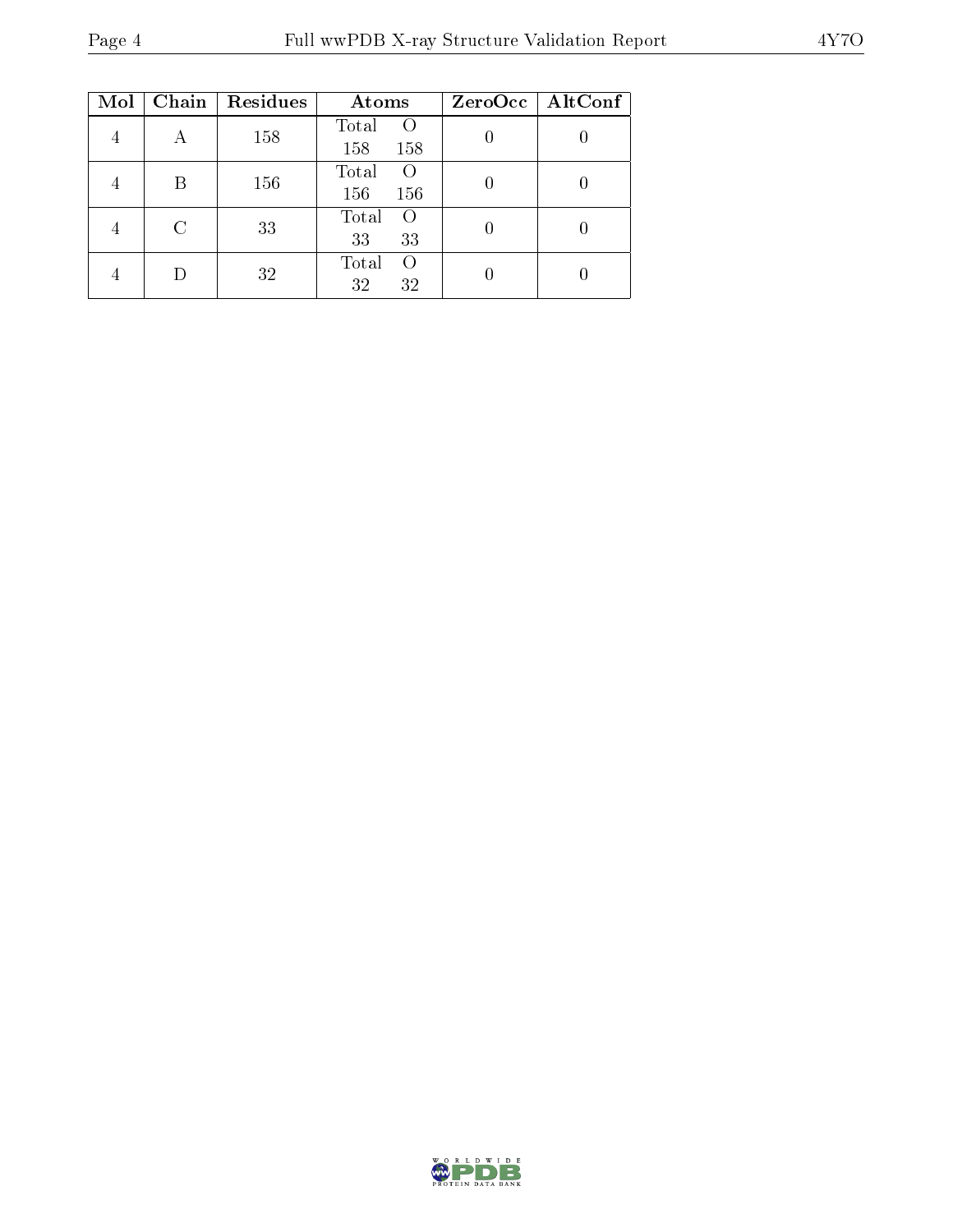# 3 Residue-property plots  $(i)$

These plots are drawn for all protein, RNA and DNA chains in the entry. The first graphic for a chain summarises the proportions of the various outlier classes displayed in the second graphic. The second graphic shows the sequence view annotated by issues in geometry and electron density. Residues are color-coded according to the number of geometric quality criteria for which they contain at least one outlier: green  $= 0$ , yellow  $= 1$ , orange  $= 2$  and red  $= 3$  or more. A red dot above a residue indicates a poor fit to the electron density (RSRZ  $> 2$ ). Stretches of 2 or more consecutive residues without any outlier are shown as a green connector. Residues present in the sample, but not in the model, are shown in grey.





• Molecule 1: Type VI secretion protein IcmF



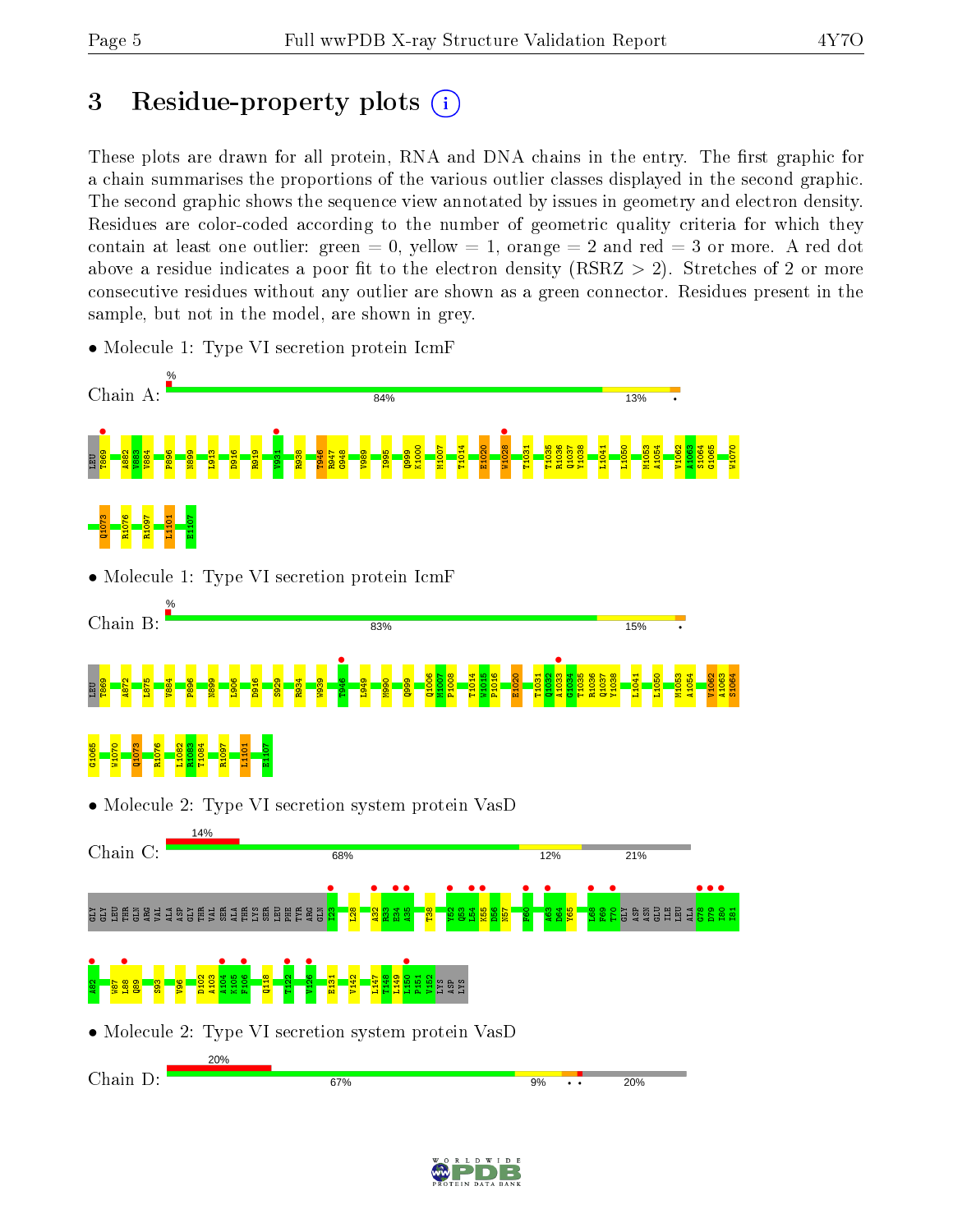

<u>e Linda e See e Linda e See</u><br>1908 <mark>- Pissai Bill e Glassa e See e Linda e Linda</mark> e Lian

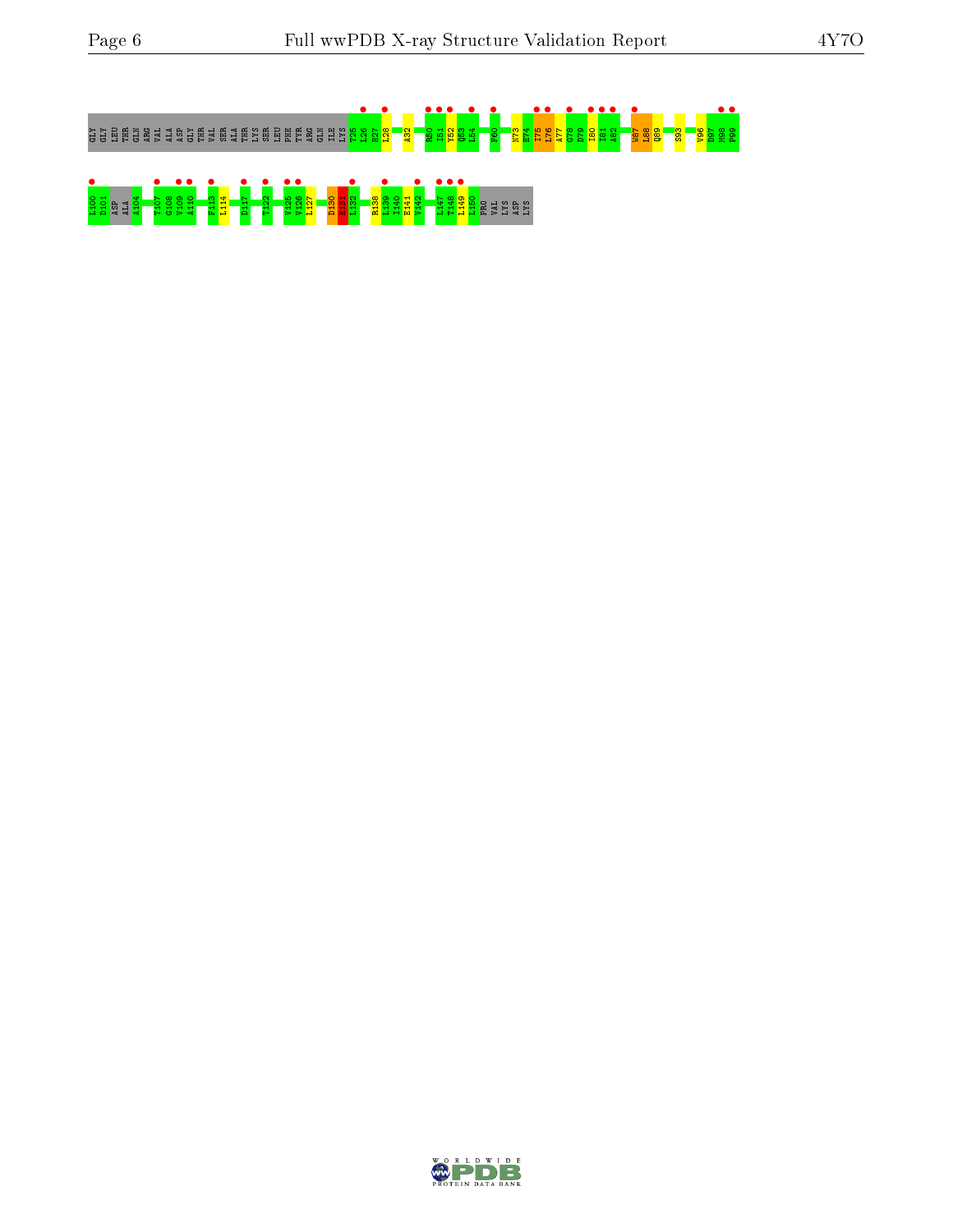## 4 Data and refinement statistics  $(i)$

| Property                                                   | Value                                            | Source     |
|------------------------------------------------------------|--------------------------------------------------|------------|
| Space group                                                | P 41 21 2                                        | Depositor  |
| Cell constants                                             | 85.47Å 85.47Å 256.37Å                            | Depositor  |
| a, b, c, $\alpha$ , $\beta$ , $\gamma$                     | $90.00^{\circ}$ $90.00^{\circ}$<br>$90.00^\circ$ |            |
| Resolution $(A)$                                           | $-2.24$<br>49.34                                 | Depositor  |
|                                                            | $49.34 - 2.24$                                   | <b>EDS</b> |
| % Data completeness                                        | 99.2 (49.34-2.24)                                | Depositor  |
| (in resolution range)                                      | 99.7 (49.34-2.24)                                | <b>EDS</b> |
| $\mathrm{R}_{merge}$                                       | $0.07\,$                                         | Depositor  |
| $\mathrm{R}_{sym}$                                         | (Not available)                                  | Depositor  |
| $\langle I/\sigma(I) \rangle$ <sup>1</sup>                 | $\sqrt{2.05 \text{ (at } 2.25 \text{\AA})}$      | Xtriage    |
| Refinement program                                         | <b>BUSTER 2.10.1</b>                             | Depositor  |
|                                                            | $0.204$ , $0.224$                                | Depositor  |
| $R, R_{free}$                                              | $0.211$ ,<br>0.237                               | DCC        |
| $\mathcal{R}_{free}$ test set                              | 2321 reflections $(5.00\%)$                      | wwPDB-VP   |
| Wilson B-factor $(A^2)$                                    | 48.6                                             | Xtriage    |
| Anisotropy                                                 | 0.311                                            | Xtriage    |
| Bulk solvent $k_{sol}$ (e/Å <sup>3</sup> ), $B_{sol}(A^2)$ | $0.29$ , 52.7                                    | <b>EDS</b> |
| L-test for $\mathrm{twinning}^2$                           | $< L >$ = 0.48, $< L2 >$ = 0.31                  | Xtriage    |
| Estimated twinning fraction                                | No twinning to report.                           | Xtriage    |
| $F_o, F_c$ correlation                                     | 0.95                                             | <b>EDS</b> |
| Total number of atoms                                      | 5901                                             | wwPDB-VP   |
| Average B, all atoms $(A^2)$                               | 61.0                                             | wwPDB-VP   |

Xtriage's analysis on translational NCS is as follows: The largest off-origin peak in the Patterson function is  $4.11\%$  of the height of the origin peak. No significant pseudotranslation is detected.

<sup>&</sup>lt;sup>2</sup>Theoretical values of  $\langle |L| \rangle$ ,  $\langle L^2 \rangle$  for acentric reflections are 0.5, 0.333 respectively for untwinned datasets, and 0.375, 0.2 for perfectly twinned datasets.



<span id="page-6-1"></span><span id="page-6-0"></span><sup>1</sup> Intensities estimated from amplitudes.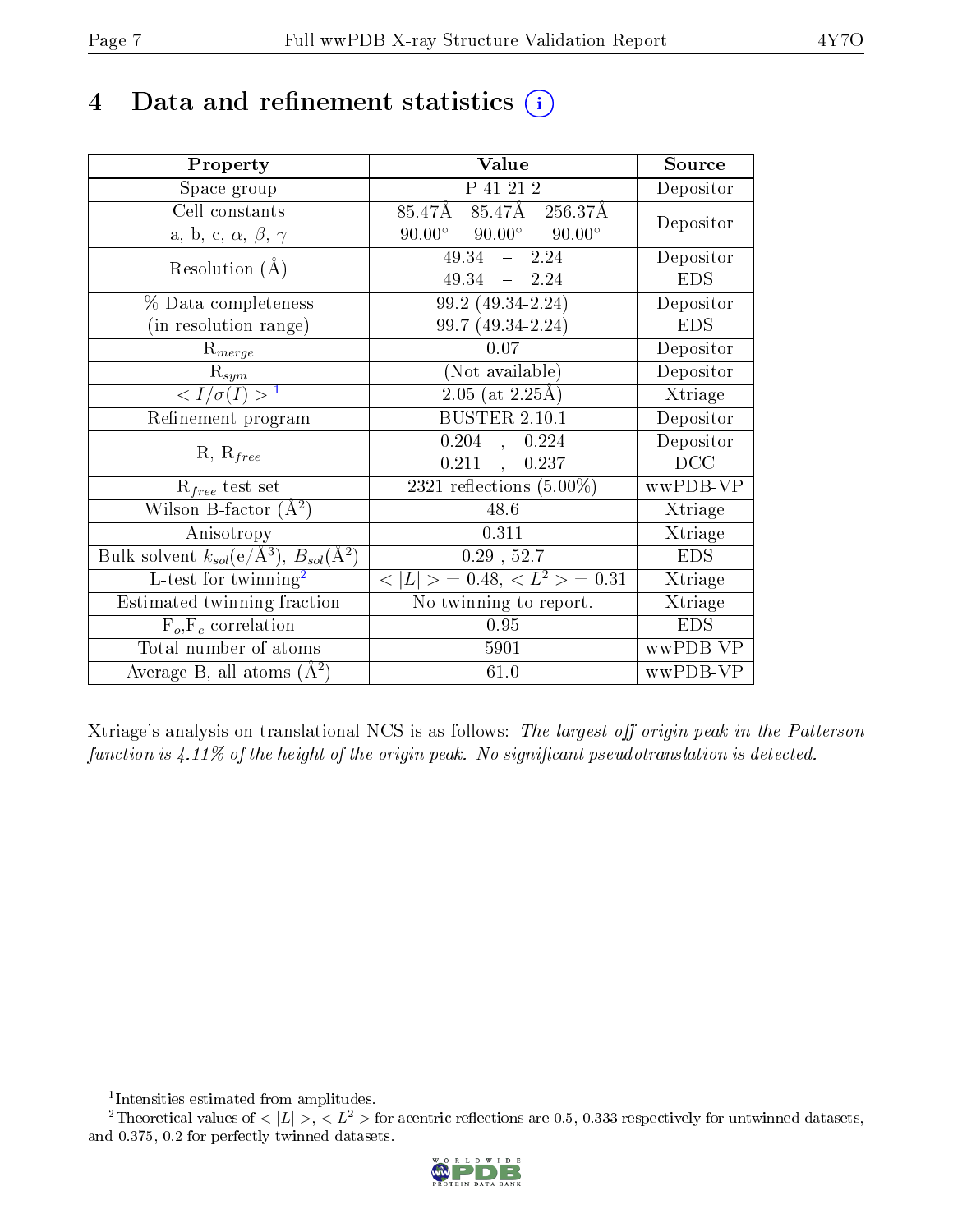# 5 Model quality  $(i)$

### 5.1 Standard geometry  $(i)$

Bond lengths and bond angles in the following residue types are not validated in this section: ZN

The Z score for a bond length (or angle) is the number of standard deviations the observed value is removed from the expected value. A bond length (or angle) with  $|Z| > 5$  is considered an outlier worth inspection. RMSZ is the root-mean-square of all Z scores of the bond lengths (or angles).

| Mol           | Chain |             | Bond lengths | Bond angles |                    |  |
|---------------|-------|-------------|--------------|-------------|--------------------|--|
|               |       | <b>RMSZ</b> | $\# Z  > 5$  | RMSZ        | # $ Z >5$          |  |
|               |       | 0.51        | 0/1888       | 0.75        | $2/2580(0.1\%)$    |  |
|               | В     | 0.51        | 0/1886       | 0.69        | 0/2577             |  |
| $\mathcal{D}$ | C     | 0.48        | 0/940        | 0.72        | 0/1282             |  |
| $\mathcal{D}$ | Ð     | 0.45        | 0/929        | 0.77        | $1/1272$ $(0.1\%)$ |  |
| AĦ            | All   | 0.49        | /5643        | 0.73        | 3/7711             |  |

There are no bond length outliers.

All (3) bond angle outliers are listed below:

| Mol | $\mid$ Chain |     |            | Res   Type   Atoms           | $\mid$ Observed $({}^o)$ $\mid$ | $\vert$ Ideal( $^o$ ) |
|-----|--------------|-----|------------|------------------------------|---------------------------------|-----------------------|
|     |              | 130 | ASP.       | C-N-CA   7.84                | 141 31                          | 191 ZC                |
|     |              | 946 | THR.       | $\vert$ N-CA-C $\vert$ -6.31 | 93.97                           | 111 M                 |
|     |              | 947 | $\rm{ARG}$ | $\mid$ C-N-CA $\mid$ 6.17    | 135.26                          | 122.30                |

There are no chirality outliers.

There are no planarity outliers.

### $5.2$  Too-close contacts  $(i)$

In the following table, the Non-H and H(model) columns list the number of non-hydrogen atoms and hydrogen atoms in the chain respectively. The H(added) column lists the number of hydrogen atoms added and optimized by MolProbity. The Clashes column lists the number of clashes within the asymmetric unit, whereas Symm-Clashes lists symmetry related clashes.

| Mol |      |      |    | Chain   Non-H   H(model)   H(added)   Clashes   Symm-Clashes |
|-----|------|------|----|--------------------------------------------------------------|
|     | 1841 | 1802 | າາ |                                                              |
|     | 1839 | 1791 |    |                                                              |
|     | 924  | 915  |    |                                                              |
|     |      | ロワワ  |    |                                                              |

Continued on next page...

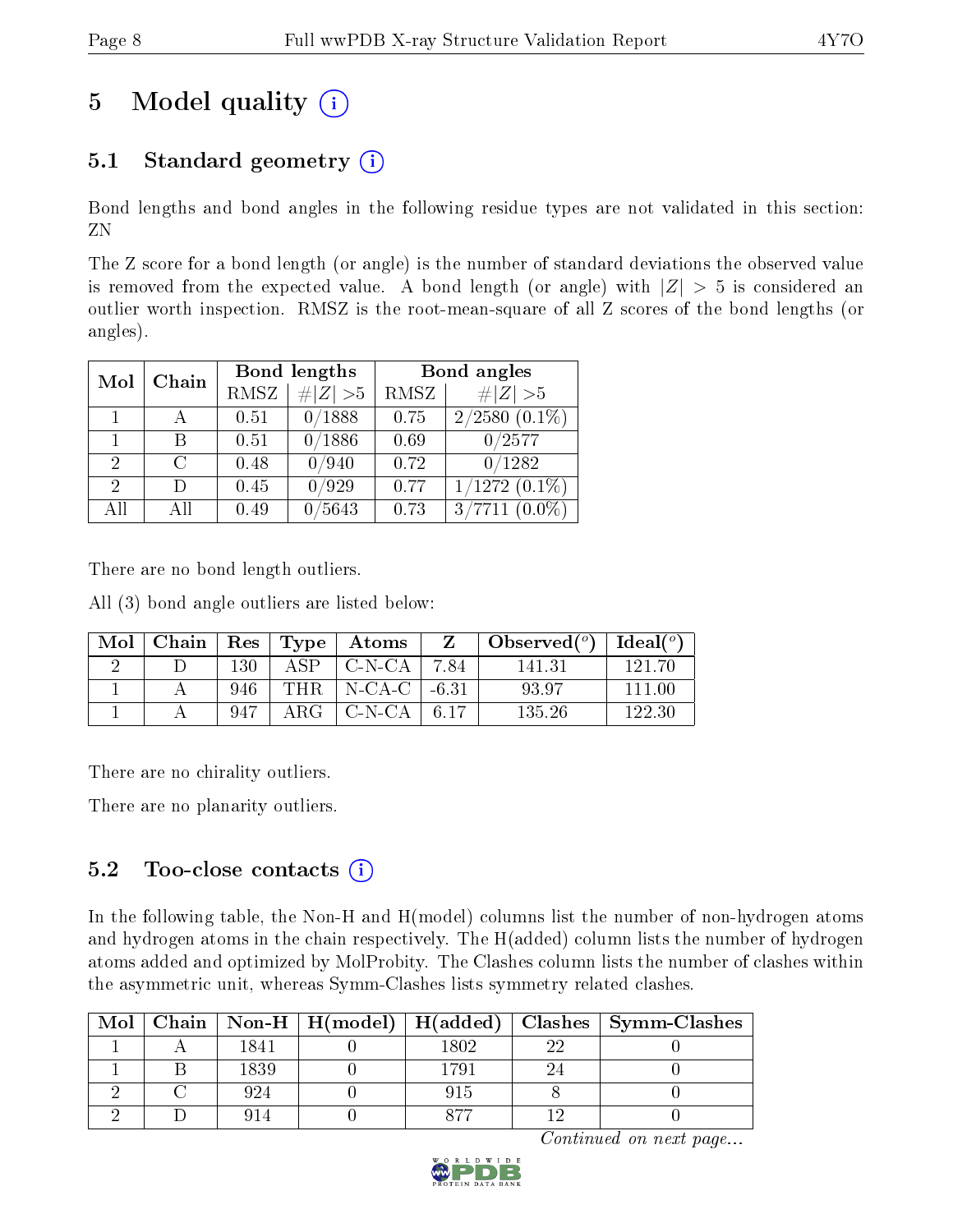|  |      |      |    | Mol   Chain   Non-H   H(model)   H(added)   Clashes   Symm-Clashes |
|--|------|------|----|--------------------------------------------------------------------|
|  |      |      |    |                                                                    |
|  |      |      |    |                                                                    |
|  |      |      |    |                                                                    |
|  | 158  |      |    |                                                                    |
|  | 156  |      |    |                                                                    |
|  | 33   |      |    |                                                                    |
|  | 32   |      |    |                                                                    |
|  | 5901 | 5385 | 61 |                                                                    |

Continued from previous page...

The all-atom clashscore is defined as the number of clashes found per 1000 atoms (including hydrogen atoms). The all-atom clashscore for this structure is 6.

All (61) close contacts within the same asymmetric unit are listed below, sorted by their clash magnitude.

| Atom-1                | Atom-2                        | Interatomic       | Clash         |
|-----------------------|-------------------------------|-------------------|---------------|
|                       |                               | distance $(A)$    | overlap $(A)$ |
| 1:A:1073:GLN:HE21     | 1:A:1073:GLN:H                | 1.13              | 0.93          |
| 1:B:1073:GLN:HE21     | $1:B:1073:GLN:\overline{H}$   | 1.17              | 0.92          |
| 1: A: 1031: THR: HG22 | 2:C:89:GLN:HE22               | 1.44              | $0.82\,$      |
| 1: A:999: GLN: HE22   | 1:A:1014:THR:H                | 1.25              | 0.81          |
| 1: A:896: PRO:O       | 1:A:1097:ARG:HD2              | 1.81              | 0.81          |
| 1:B:999:GLN:HE22      | 1:B:1014:THR:H                | 1.29              | 0.79          |
| 1:B:896:PRO:O         | 1:B:1097:ARG:HD2              | 1.84              | 0.77          |
| 1: A: 1028: TRP: HZ3  | 1:A:1073:GLN:NE2              | 1.85              | 0.74          |
| 1:B:1073:GLN:NE2      | 1:B:1073:GLN:H                | 1.90              | 0.69          |
| 2:D:32:ALA:HB2        | 2:D:88:LEU:HD23               | 1.74              | 0.68          |
| 2:C:142:VAL:HG22      | 2:C:147:LEU:HD23              | 1.75              | 0.67          |
| 2:D:127:LEU:HD21      | 2:D:149:LEU:HG                | 1.76              | 0.66          |
| 1: A: 1073: GLN: H    | 1: A: 1073: GLN: NE2          | 1.90              | 0.66          |
| 1:A:882:ALA:HB1       | 1: A:919: ARG: HH21           | 1.63              | 0.64          |
| 1:A:1050:LEU:HA       | $1: A: 1053$ : MET: HE2       | 1.79              | $0.63\,$      |
| 1: B: 1050: LEU: HA   | 1:B:1053:MET:HE2              | 1.81              | 0.62          |
| 1:A:1062:VAL:HG13     | $1:A:1065:GLY:H\overline{A3}$ | 1.82              | 0.61          |
| 1:A:1028:TRP:CZ3      | 1: A: 1073: GLN: NE2          | 2.67              | 0.60          |
| 1:A:882:ALA:HB1       | 1:A:919:ARG:NH2               | 2.18              | 0.59          |
| 1:B:884:VAL:HG22      | 1:B:1101:LEU:HD13             | 1.85              | 0.58          |
| 1:B:1062:VAL:H G22    | 1:B:1063:ALA:HA               | $\overline{1.85}$ | 0.58          |
| 2:D:73:ASN:HB3        | 2:D:76:LEU:HB2                | 1.85              | 0.57          |
| 1:A:1041:LEU:HD11     | 1: A: 1053: MET: HE1          | 1.89              | 0.55          |
| 1:A:884:VAL:HG22      | 1:A:1101:LEU:HD13             | 1.88              | 0.55          |
| 1:B:934:ARG:HD3       | 1: B: 939: TRP: CE2           | 2.43              | 0.53          |
| 2:D:131:GLU:O         | 2:D:138:ARG:HD2               | 2.08              | 0.53          |

Continued on next page...

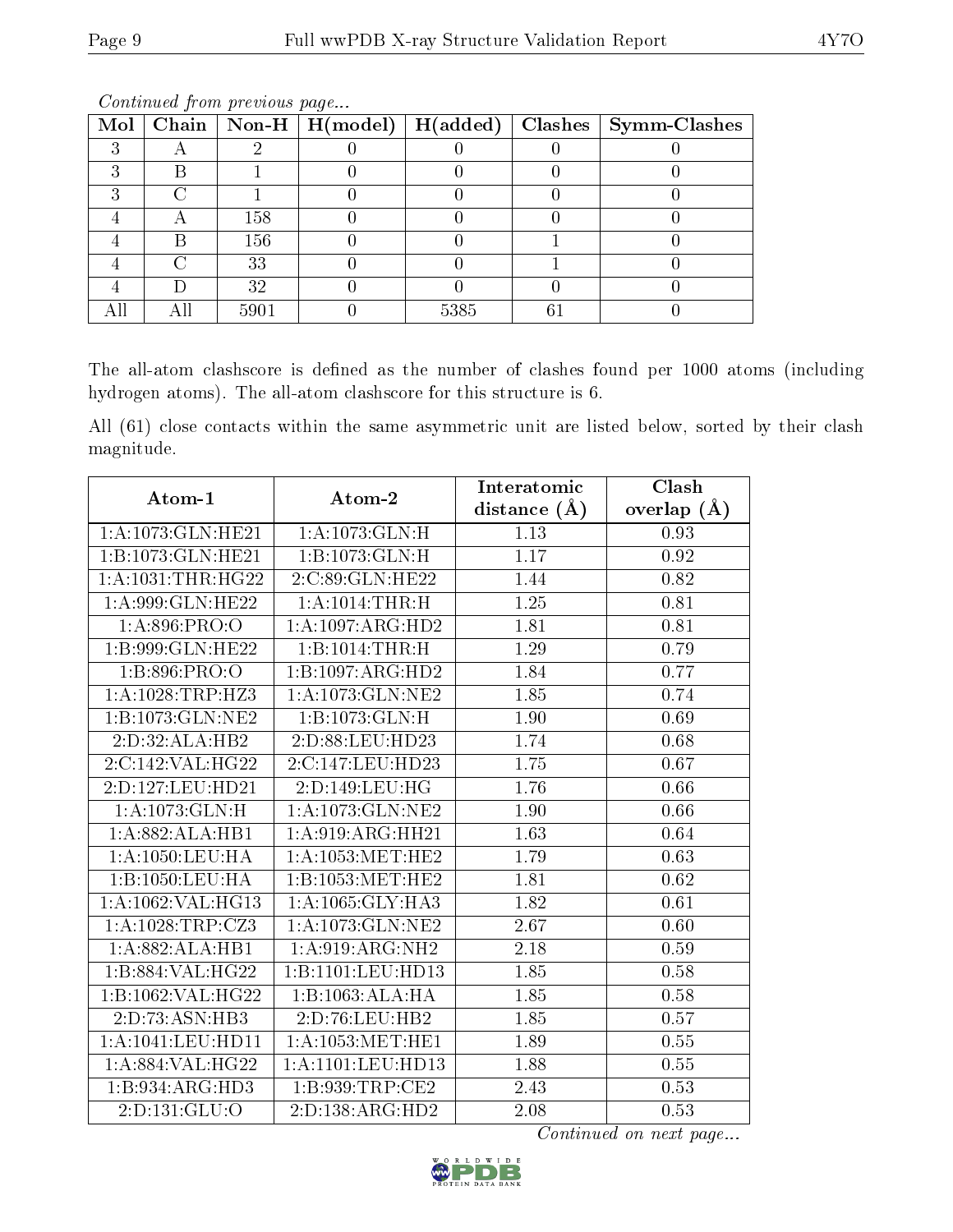| $\sum_{i=1}^{n}$     |                              | Interatomic      | Clash         |
|----------------------|------------------------------|------------------|---------------|
| Atom-1               | Atom-2                       | distance $(\AA)$ | overlap $(A)$ |
| 1: A:946:THR:C       | 1: A:948: GLY: HA2           | 2.30             | 0.52          |
| 1: A: 1020: GLU: CD  | 1: A:1020: GLU: H            | 2.12             | 0.52          |
| 1:B:1020:GLU:H       | 1:B:1020:GLU:CD              | 2.14             | 0.51          |
| 1:B:899:ASN:HB2      | 1:B:1097:ARG:NH2             | 2.27             | 0.50          |
| 1:B:1036:ARG:NH2     | 1:B:1073:GLN:HG3             | 2.26             | 0.50          |
| 1: A:899: ASN:HB2    | 1:A:1097:ARG:NH2             | 2.27             | 0.50          |
| 1: A: 1007: MET: HB2 | 2:C:65:TYR:CE1               | 2.48             | 0.48          |
| 1:A:989:VAL:HG13     | 1: A: 1028: TRP: HD1         | 1.79             | 0.48          |
| 1:B:1041:LEU:HD11    | 1:B:1053:MET:HE1             | 1.95             | 0.48          |
| 2:C:142:VAL:HG22     | 2:C:147:LEU:CD2              | 2.42             | 0.48          |
| 1: B: 1006: GLN: HG2 | 4:B:1339:HOH:O               | 2.12             | 0.47          |
| 2:D:130:ASP:HB2      | 2:D:131:GLU:HB2              | 1.95             | 0.47          |
| 2:D:77:ALA:O         | 2:D:80:ILE:HG22              | 2.15             | 0.46          |
| 2:D:73:ASN:HD21      | 2:D:75:ILE:HD12              | 1.79             | $0.46\,$      |
| 1:B:872:ALA:HB2      | 1:B:949:LEU:HD22             | 1.97             | 0.46          |
| 1:B:1065:GLY:HA2     | 1:B:1082:LEU:O               | 2.16             | 0.45          |
| 1:B:1064:SER:HB2     | 1: B: 1084: THR: OG1         | 2.17             | 0.45          |
| 2:D:28:LEU:HB2       | 2:D:96:VAL:HB                | 1.99             | 0.45          |
| 2:C:32:ALA:HB2       | 2:C:88:LEU:HD21              | 1.99             | 0.45          |
| 1: A: 1038: TYR: HE2 | 1: A: 1053: MET: HE3         | 1.82             | 0.44          |
| 2:C:55:LYS:HE3       | 2:C:103:ALA:HB1              | 1.98             | 0.44          |
| 2:C:118:GLN:HG2      | 4:C:312:HOH:O                | 2.17             | 0.44          |
| 1:A:1036:ARG:NH2     | 1:A:1073:GLN:HG3             | 2.32             | 0.44          |
| 1:B:1054:ALA:HB2     | 1:B:1070:TRP:CE2             | 2.53             | 0.44          |
| 1: A:995: ILE: HG12  | 1: A:1000: LYS: HG2          | 2.00             | 0.44          |
| 2:C:28:LEU:HB2       | 2:C:96:VAL:HB                | 1.99             | 0.43          |
| 1:B:990:MET:O        | 2: D: 87: TRP: HH2           | $2.01\,$         | 0.43          |
| 1: B: 1038: TYR: HE2 | 1:B:1053:MET:HE3             | 1.82             | 0.43          |
| 2:D:52:TYR:HD2       | 2:D:80:ILE:HD12              | 1.82             | 0.43          |
| 1:A:1054:ALA:HB2     | $1: A: 1070: \text{TRP:CE2}$ | 2.54             | 0.43          |
| 1:B:1063:ALA:HB1     | 1:B:1064:SER:HA              | 2.01             | 0.42          |
| 1:B:990:MET:O        | 2:D:87:TRP:CH2               | 2.73             | 0.42          |
| 1:B:906:LEU:HD13     | 1:B:1016:PRO:HG3             | 2.03             | 0.41          |
| 1:B:1033:ALA:HB3     | 1:B:1036:ARG:HD3             | 2.02             | 0.41          |
| 1:B:1008:PRO:HD3     | 2:D:114:LEU:HD12             | 2.04             | 0.40          |

Continued from previous page...

There are no symmetry-related clashes.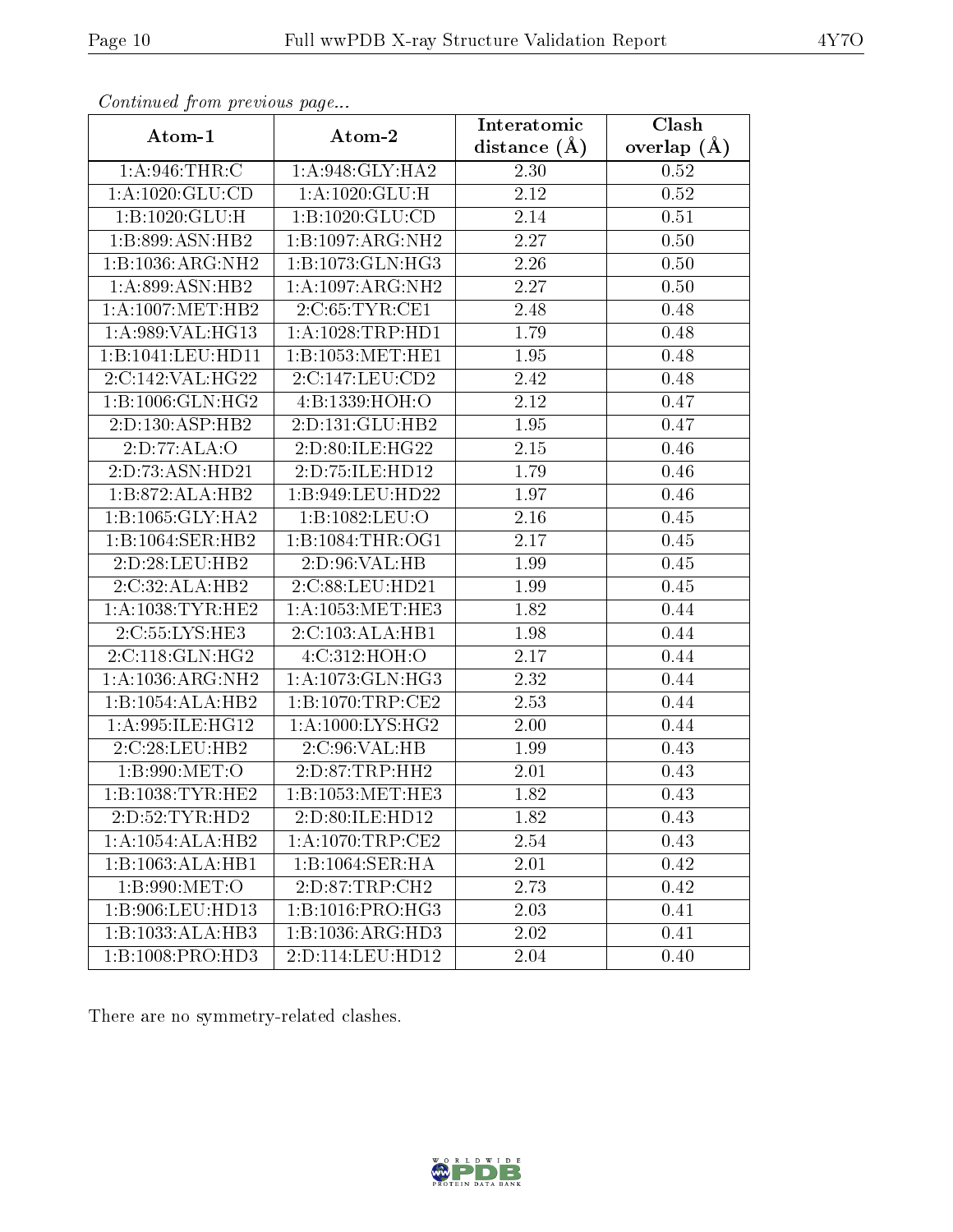### 5.3 Torsion angles (i)

#### 5.3.1 Protein backbone  $(i)$

In the following table, the Percentiles column shows the percent Ramachandran outliers of the chain as a percentile score with respect to all X-ray entries followed by that with respect to entries of similar resolution.

The Analysed column shows the number of residues for which the backbone conformation was analysed, and the total number of residues.

| Mol          | Chain   | Analysed         | Favoured     | Allowed   | Outliers         |     | Percentiles |
|--------------|---------|------------------|--------------|-----------|------------------|-----|-------------|
| $\mathbf{1}$ | А       | $237/240(99\%)$  | 229 $(97\%)$ | $8(3\%)$  | $\boldsymbol{0}$ | 100 | 100         |
|              | B       | $237/240(99\%)$  | (97%)<br>229 | $8(3\%)$  | 0                |     | 100         |
| 2            | $\rm C$ | 119/155(77%)     | $115(97\%)$  | $3(2\%)$  | $1(1\%)$         | 19  | 16          |
| 2            | D       | 120/155(77%)     | $117(98\%)$  | $2(2\%)$  | $1(1\%)$         | 19  | 16          |
| All          | All     | $713/790 (90\%)$ | 690 (97%)    | $21(3\%)$ | $2(0\%)$         |     | 44          |

All (2) Ramachandran outliers are listed below:

| $\operatorname{Mol}$ | Chain | $\operatorname{Res}% \left( \mathcal{N}\right) \equiv\operatorname{Res}(\mathcal{N}_{0},\mathcal{N}_{0})$ | Type  |
|----------------------|-------|-----------------------------------------------------------------------------------------------------------|-------|
|                      |       | 131                                                                                                       | E HAT |
|                      |       | 102                                                                                                       |       |

#### 5.3.2 Protein sidechains  $(i)$

In the following table, the Percentiles column shows the percent sidechain outliers of the chain as a percentile score with respect to all X-ray entries followed by that with respect to entries of similar resolution.

The Analysed column shows the number of residues for which the sidechain conformation was analysed, and the total number of residues.

| Mol                         | Chain        | Analysed        | Rotameric   | <b>Outliers</b> | Percentiles |                 |
|-----------------------------|--------------|-----------------|-------------|-----------------|-------------|-----------------|
|                             | $\mathbf{A}$ | $188/195(96\%)$ | 176 (94%)   | $12(6\%)$       | 17          | 14              |
|                             | B.           | $187/195(96\%)$ | 174 (93%)   | 13 $(7%)$       | 15          | 12              |
| $\mathcal{D}_{\mathcal{L}}$ | $\rm C$      | 96/129(74%)     | 90 $(94\%)$ | 6 $(6\%)$       | 18          | 15              |
| $\mathcal{D}$               | D.           | $93/129$ (72%)  | 85 (91\%)   | $8(9\%)$        |             | $\vert 7 \vert$ |
| All                         | All          | 564/648 (87%)   | 525 (93%)   | 39 (7%)         | 15          | 12              |

All (39) residues with a non-rotameric sidechain are listed below:

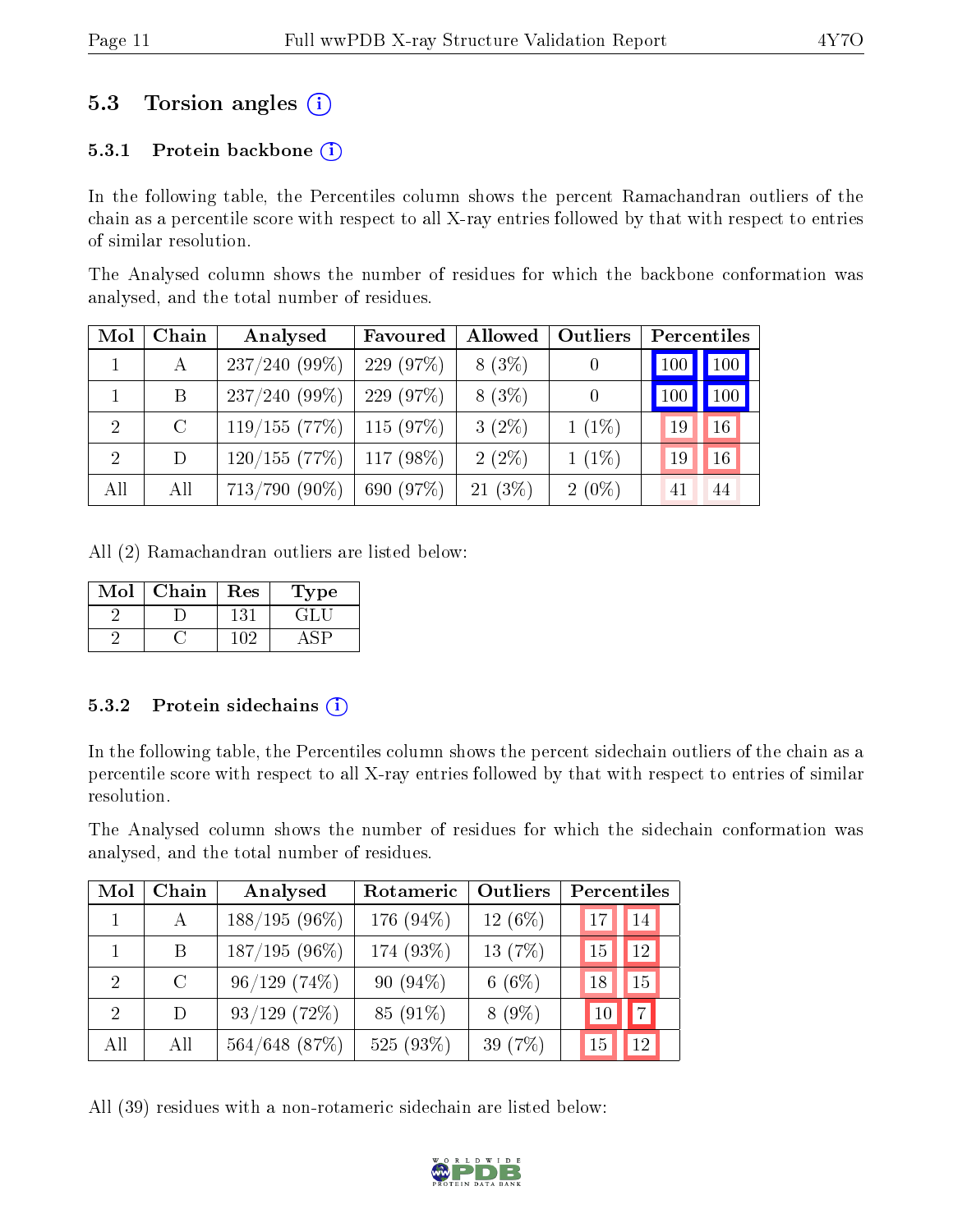| Mol            | Chain                                                                                                                                                                                                                                                       | Res               | $_{\rm Type}$                                                             |
|----------------|-------------------------------------------------------------------------------------------------------------------------------------------------------------------------------------------------------------------------------------------------------------|-------------------|---------------------------------------------------------------------------|
| $\mathbf{1}$   | A                                                                                                                                                                                                                                                           | 869               | <b>THR</b>                                                                |
| $\mathbf{1}$   |                                                                                                                                                                                                                                                             | 913               | LEU                                                                       |
| $\mathbf{1}$   |                                                                                                                                                                                                                                                             | 916               | <b>ASP</b>                                                                |
| $\overline{1}$ |                                                                                                                                                                                                                                                             | 938               | $\overline{\rm{ARG}}$                                                     |
| $\mathbf{1}$   |                                                                                                                                                                                                                                                             | 1020              | $\overline{\text{GLU}}$                                                   |
| $\overline{1}$ |                                                                                                                                                                                                                                                             | 1028              | <b>TRP</b>                                                                |
| $\mathbf{1}$   | $\frac{\overline{A}}{\overline{A}}$ $\frac{\overline{A}}{\overline{A}}$ $\frac{\overline{A}}{\overline{A}}$ $\frac{\overline{A}}{\overline{A}}$ $\frac{\overline{A}}{\overline{A}}$ $\frac{\overline{A}}{\overline{A}}$ $\frac{\overline{A}}{\overline{B}}$ | 1035              | <b>THR</b>                                                                |
| $\mathbf{1}$   |                                                                                                                                                                                                                                                             | $\overline{1037}$ | $\overline{\text{GLN}}$                                                   |
| $\mathbf{1}$   |                                                                                                                                                                                                                                                             | 1064              | SER                                                                       |
| $\mathbf{1}$   |                                                                                                                                                                                                                                                             | 1073              | $\overline{\text{GLN}}$                                                   |
| $\overline{1}$ |                                                                                                                                                                                                                                                             | 1076              | $\overline{\text{ARG}}$                                                   |
| $\mathbf{1}$   |                                                                                                                                                                                                                                                             | 1101              | $\overline{\text{LEU}}$                                                   |
| $\mathbf{1}$   |                                                                                                                                                                                                                                                             | 869               | $T\overline{\text{HR}}$                                                   |
| $\overline{1}$ | $\overline{\mathrm{B}}$                                                                                                                                                                                                                                     | 875               | LEU                                                                       |
| $\mathbf{1}$   | $\overline{\mathrm{B}}$                                                                                                                                                                                                                                     | 916               | <b>ASP</b>                                                                |
| $\overline{1}$ | $\overline{\mathrm{B}}$                                                                                                                                                                                                                                     | 929               | $\overline{\text{SER}}$                                                   |
| $\mathbf{1}$   | $\overline{\mathrm{B}}$                                                                                                                                                                                                                                     | 1020              | GLU                                                                       |
| $\overline{1}$ | $\overline{\mathrm{B}}$                                                                                                                                                                                                                                     | $\overline{1031}$ | <b>THR</b>                                                                |
| $\mathbf{1}$   | $\overline{\mathrm{B}}$                                                                                                                                                                                                                                     | 1035              | <b>THR</b>                                                                |
| $\overline{1}$ | $\overline{\mathrm{B}}$                                                                                                                                                                                                                                     | 1037              | $\overline{\text{GLN}}$                                                   |
| $\mathbf{1}$   | $\overline{\mathbf{B}}$                                                                                                                                                                                                                                     | 1062              | $\overline{\text{VAL}}$                                                   |
| $\mathbf{1}$   | $\overline{\mathrm{B}}$                                                                                                                                                                                                                                     | 1064              | $\overline{\text{SER}}$                                                   |
| $\mathbf{1}$   | $\overline{\mathrm{B}}$                                                                                                                                                                                                                                     | 1073              | $\overline{\text{GLN}}$                                                   |
| $\mathbf{1}$   | $\overline{\mathbf{B}}$                                                                                                                                                                                                                                     | 1076              | $\overline{\rm{ARG}}$                                                     |
| $\mathbf{1}$   | $\overline{B}$                                                                                                                                                                                                                                              | 1101              | LEU                                                                       |
| $\overline{c}$ | $\frac{\overline{\text{C}}}{\overline{\text{C}}}}$ $\frac{\overline{\text{C}}}{\overline{\text{C}}}$                                                                                                                                                        | $\overline{38}$   | <b>THR</b>                                                                |
| $\overline{c}$ |                                                                                                                                                                                                                                                             | 57                | <b>ASN</b>                                                                |
| $\overline{2}$ |                                                                                                                                                                                                                                                             | $\overline{87}$   | <b>TRP</b>                                                                |
| $\overline{2}$ |                                                                                                                                                                                                                                                             | 93                | <b>SER</b>                                                                |
| $\overline{2}$ | Ç                                                                                                                                                                                                                                                           | 131               | $\overline{{\rm GLU}}$                                                    |
| $\overline{2}$ | $\overline{\frac{\text{C}}{\text{D}}}$<br>$\overline{\frac{\text{D}}{\text{D}}}$                                                                                                                                                                            | 149               | LEU                                                                       |
| $\overline{c}$ |                                                                                                                                                                                                                                                             | 75                | $\begin{tabular}{ c c } \hline ILE \\ \hline LEU \\ \hline \end{tabular}$ |
| $\overline{2}$ |                                                                                                                                                                                                                                                             | $\overline{76}$   |                                                                           |
| $\overline{2}$ |                                                                                                                                                                                                                                                             | 87                | <b>TRP</b>                                                                |
| $\overline{2}$ | $\overline{\rm D}$                                                                                                                                                                                                                                          | $\overline{88}$   | $\overline{\text{LEU}}$                                                   |
| $\overline{2}$ | $\overline{\rm D}$                                                                                                                                                                                                                                          | 89                | <b>GLN</b>                                                                |
| $\frac{2}{2}$  | $\mathbf{D}$                                                                                                                                                                                                                                                | 93                | $\overline{\text{SER}}$                                                   |
|                | $\overline{\rm D}$                                                                                                                                                                                                                                          | 131               | $\overline{\text{GLU}}$                                                   |
| $\overline{2}$ | $\overline{\rm D}$                                                                                                                                                                                                                                          | $\overline{141}$  | $\overline{\text{GLU}}$                                                   |

Some sidechains can be flipped to improve hydrogen bonding and reduce clashes. All (11) such sidechains are listed below:

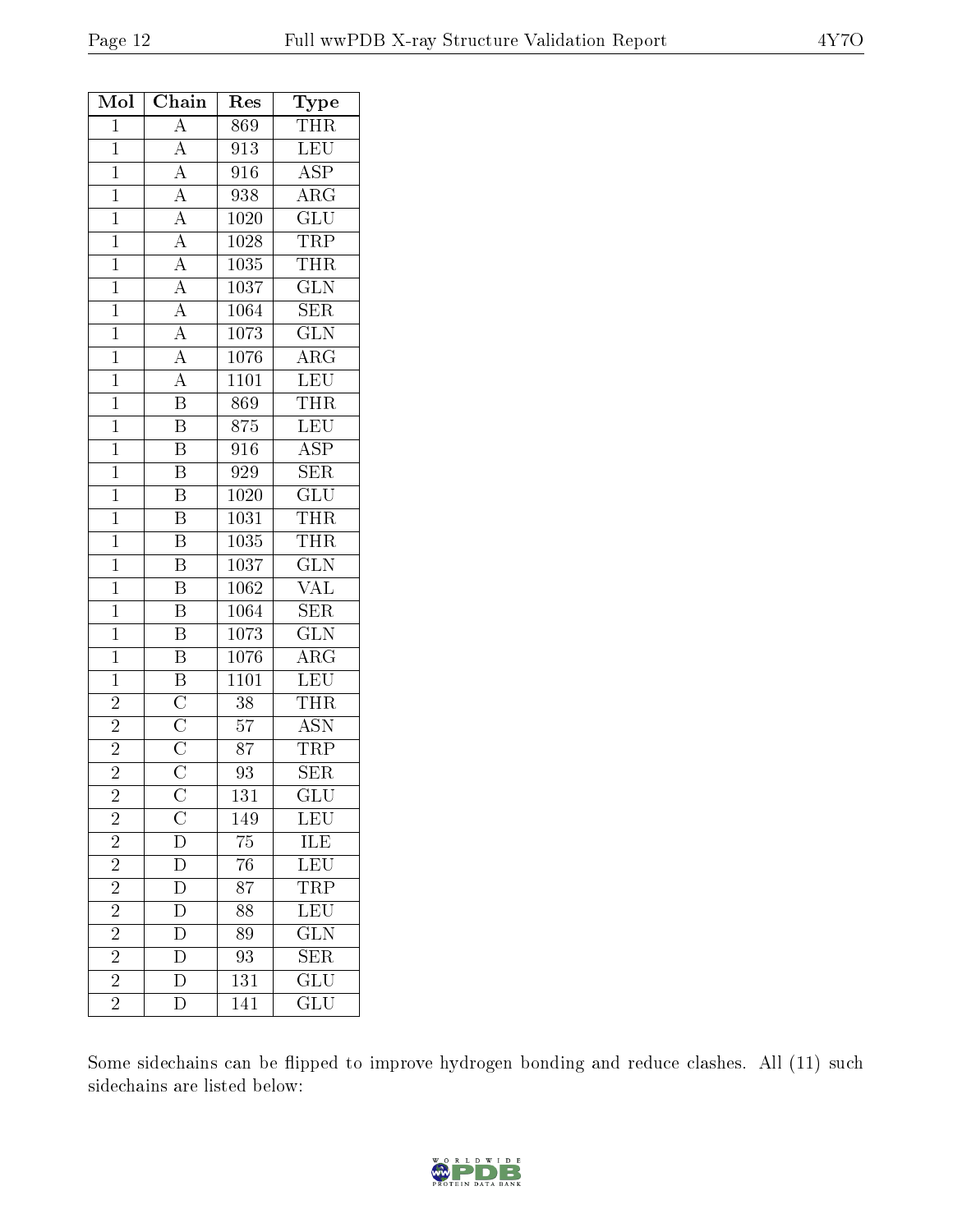| Mol            | Chain | Res  | Type         |
|----------------|-------|------|--------------|
| 1              | A     | 999  | GLN          |
| 1              | А     | 1073 | <b>GLN</b>   |
| $\mathbf{1}$   | А     | 1098 | ASN          |
| 1              | В     | 999  | <b>GLN</b>   |
| 1              | B     | 1073 | <b>GLN</b>   |
| 1              | В     | 1098 | <b>ASN</b>   |
| $\overline{2}$ | С     | 57   | <b>ASN</b>   |
| $\overline{2}$ | C     | 89   | GLN          |
| $\overline{2}$ | I)    | 53   | $_{\rm GLN}$ |
| $\overline{2}$ | Ð     | 73   | <b>ASN</b>   |
| $\overline{2}$ |       | 89   | GLN          |

#### 5.3.3 RNA (1)

There are no RNA molecules in this entry.

#### 5.4 Non-standard residues in protein, DNA, RNA chains (i)

There are no non-standard protein/DNA/RNA residues in this entry.

#### 5.5 Carbohydrates (i)

There are no carbohydrates in this entry.

#### 5.6 Ligand geometry (i)

Of 4 ligands modelled in this entry, 4 are monoatomic - leaving 0 for Mogul analysis.

There are no bond length outliers.

There are no bond angle outliers.

There are no chirality outliers.

There are no torsion outliers.

There are no ring outliers.

No monomer is involved in short contacts.

#### 5.7 [O](https://www.wwpdb.org/validation/2017/XrayValidationReportHelp#nonstandard_residues_and_ligands)ther polymers (i)

There are no such residues in this entry.

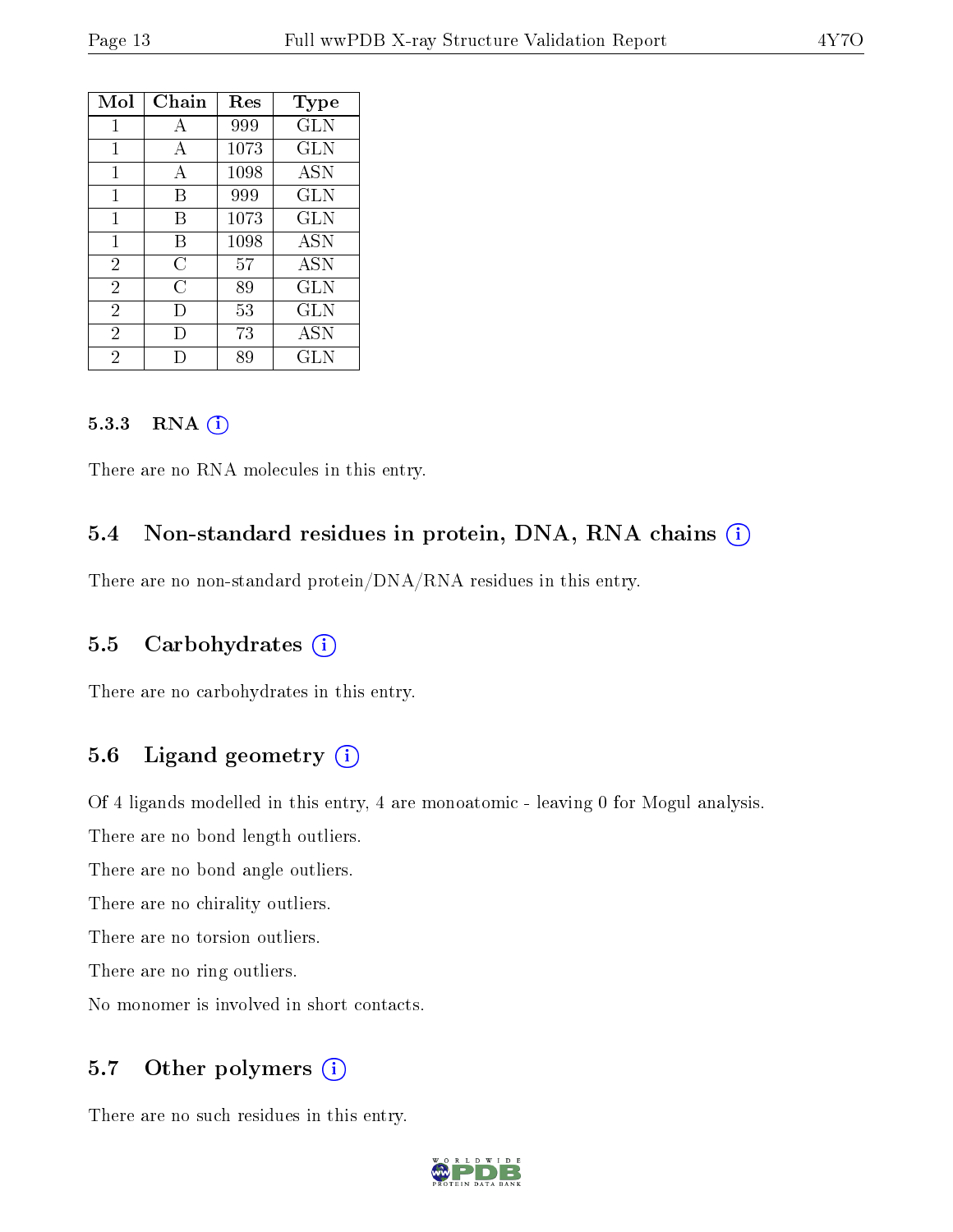### 5.8 Polymer linkage issues (i)

There are no chain breaks in this entry.

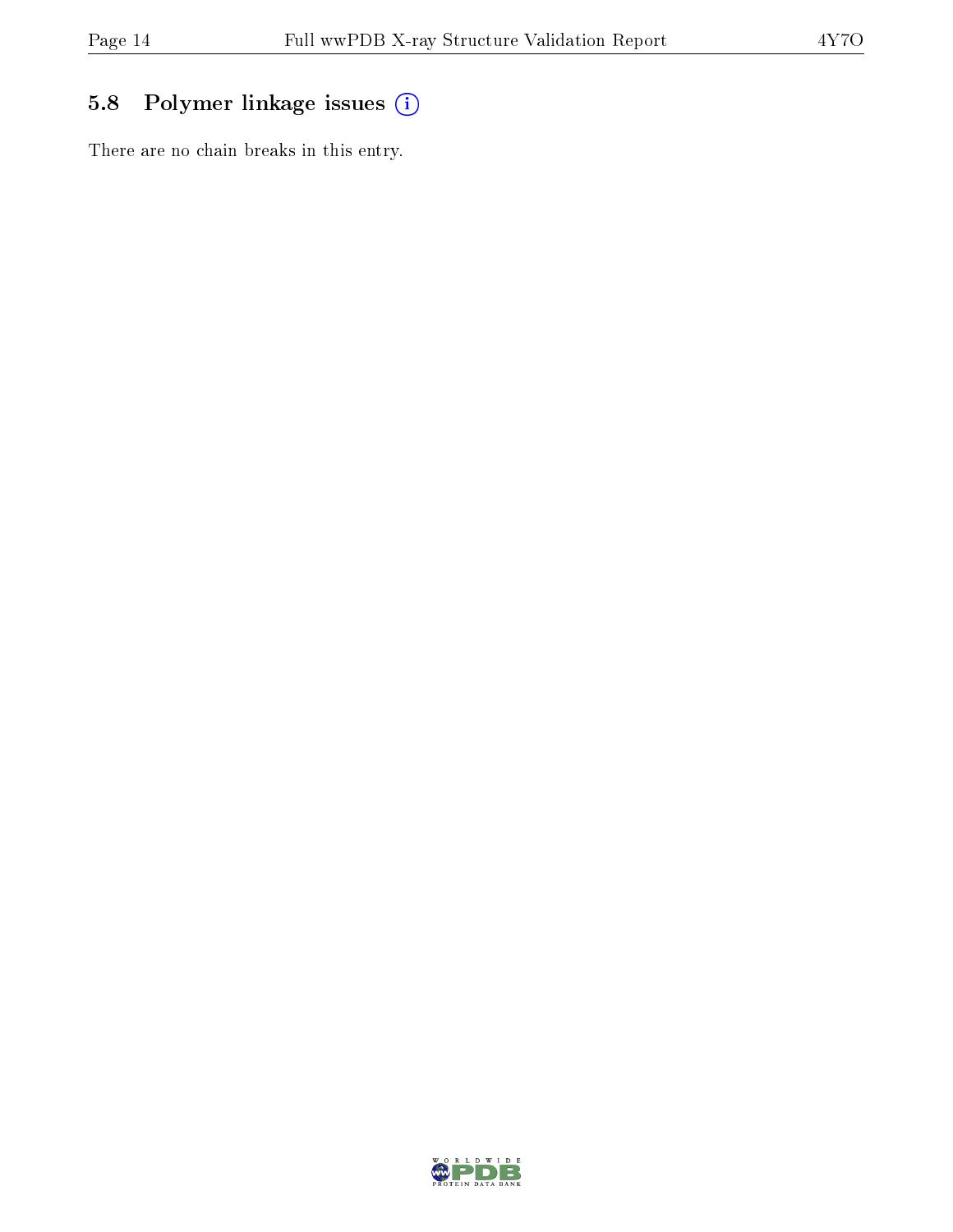### 6 Fit of model and data  $(i)$

### 6.1 Protein, DNA and RNA chains  $(i)$

In the following table, the column labelled  $#RSRZ> 2'$  contains the number (and percentage) of RSRZ outliers, followed by percent RSRZ outliers for the chain as percentile scores relative to all X-ray entries and entries of similar resolution. The OWAB column contains the minimum, median,  $95<sup>th</sup>$  percentile and maximum values of the occupancy-weighted average B-factor per residue. The column labelled ' $Q< 0.9$ ' lists the number of (and percentage) of residues with an average occupancy less than 0.9.

| Mol            | Chain   | Analysed        | $<$ RSRZ $>$ | $\#\text{RSRZ}{>}2$                   | $OWAB(A^2)$      | Q <sub>0.9</sub> |
|----------------|---------|-----------------|--------------|---------------------------------------|------------------|------------------|
|                | А       | $239/240(99\%)$ | 0.12         | $3(1\%)$<br>177<br><b>78</b>          | 34, 48, 76, 104  |                  |
|                | B       | $239/240(99\%)$ | 0.02         | 86<br>$2(0\%)$<br>86                  | 35, 48, 84, 103  |                  |
| 2              | $\rm C$ | $123/155$ (79%) | 0.80         | 21(17%)<br>$\vert\vert$ 1             | 50, 75, 102, 112 | $5(4\%)$         |
| $\overline{2}$ | D       | $124/155(80\%)$ | 1.17         | 31 $(25\%)$ 0<br>$\vert\vert 0 \vert$ | 55, 85, 114, 131 | $4(3\%)$         |
| All            | All     | $725/790(91\%)$ | 0.38         | 57(7%)<br>12<br>12                    | 34, 56, 101, 131 | $9(1\%)$         |

All (57) RSRZ outliers are listed below:

| Mol            | Chain                   | Res             | Type       | <b>RSRZ</b>      |
|----------------|-------------------------|-----------------|------------|------------------|
| $\overline{2}$ | D                       | 60              | PHE        | 6.9              |
| $\overline{1}$ | $\boldsymbol{B}$        | 946             | THR        | 5.7              |
| $\overline{2}$ | $\overline{\mathrm{D}}$ | 80              | ILE        | 5.6              |
| $\overline{2}$ | $\overline{D}$          | 81              | ILE        | 5.0              |
| $\overline{2}$ | $\overline{\rm D}$      | 148             | THR        | 4.4              |
| $\overline{2}$ | $\overline{\rm C}$      | 60              | PHE        | $\overline{4.2}$ |
| $\overline{2}$ | D                       | 126             | <b>VAL</b> | 4.2              |
| $\overline{2}$ | D                       | 100             | LEU        | 4.1              |
| $\overline{2}$ | $\overline{\rm D}$      | 149             | <b>LEU</b> | 4.1              |
| $\overline{2}$ | $\overline{D}$          | 142             | <b>VAL</b> | 4.0              |
| $\overline{2}$ | D                       | 98              | MET        | 3.9              |
| $\overline{2}$ | $\overline{\rm D}$      | $\overline{26}$ | <b>LEU</b> | 3.8              |
| $\overline{2}$ | $\mathbf D$             | 54              | <b>LEU</b> | $3.6\,$          |
| $\overline{2}$ | $\overline{D}$          | 132             | LEU        | 3.6              |
| $\overline{1}$ | $\overline{\rm A}$      | 931             | VAL        | 3.5              |
| $\overline{2}$ | $\mathbf{D}$            | 99              | PRO        | 3.2              |
| $\overline{2}$ | D                       | 109             | <b>VAL</b> | 3.1              |
| $\overline{2}$ | $\overline{\rm C}$      | 88              | LEU        | 3.0              |
| $\overline{2}$ | $\overline{\rm C}$      | 150             | <b>LEU</b> | 3.0              |
| $\overline{2}$ | $\rm{C}$                | 106             | PHE        | 3.0              |
| $\overline{2}$ | С                       | 70              | THR        | 2.9              |

Continued on next page...

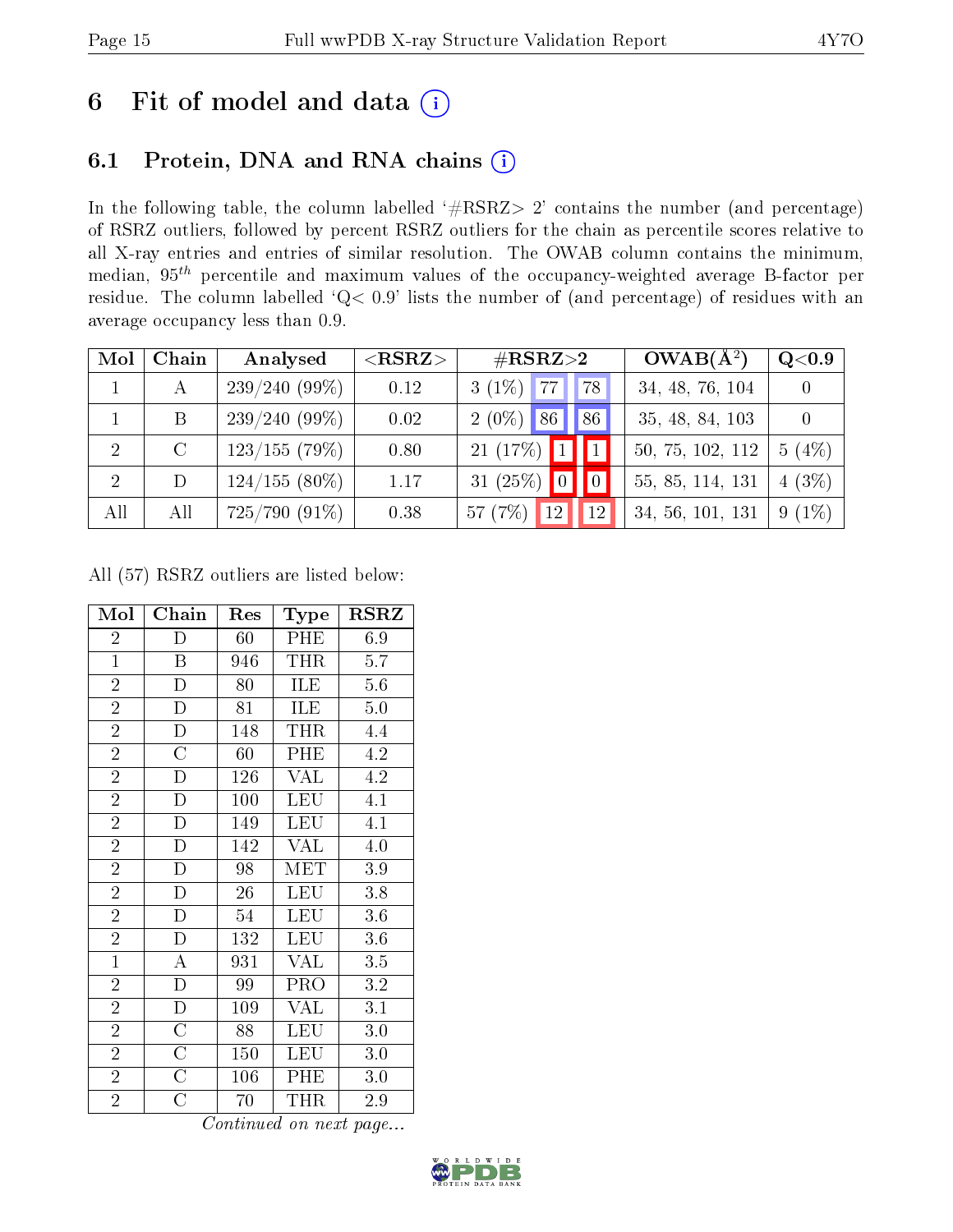| Mol            | Chain                   | Res             | $_{\rm Type}$           | <b>RSRZ</b>      |  |
|----------------|-------------------------|-----------------|-------------------------|------------------|--|
| $\overline{2}$ | $\overline{\rm C}$      | 78              | $\overline{GLY}$        | 2.9              |  |
| $\mathbf{1}$   | $\mathbf{A}$            | 1028            | TRP                     | $2.9\,$          |  |
| $\overline{2}$ | $\overline{\rm D}$      | $\overline{87}$ | <b>TRP</b>              | $2.9\,$          |  |
| $\overline{2}$ | $\overline{\rm D}$      | 147             | $\overline{\text{LEU}}$ | $\overline{2.8}$ |  |
| $\overline{2}$ | $\overline{\rm D}$      | $\overline{82}$ | $\overline{ALA}$        | $\overline{2.8}$ |  |
| $\overline{2}$ | $\mathbf D$             | 76              | LEU                     | $\overline{2.8}$ |  |
| $\overline{2}$ | $\overline{D}$          | 51              | <b>ILE</b>              | $2.\overline{8}$ |  |
| $\overline{2}$ | $\bar{\rm D}$           | 139             | LEU                     | $\overline{2.8}$ |  |
| $\overline{2}$ | ${\rm D}$               | $122\,$         | <b>THR</b>              | $2.7\,$          |  |
| $\overline{2}$ | $\overline{\rm D}$      | <b>125</b>      | <b>VAL</b>              | $\overline{2.6}$ |  |
| $\overline{2}$ | $\overline{D}$          | 113             | PHE                     | $2.6\,$          |  |
| $\overline{2}$ | $\overline{\rm C}$      | $\overline{35}$ | $\overline{\text{ALA}}$ | $\overline{2.6}$ |  |
| $\overline{2}$ | $\overline{\rm C}$      | 68              | <b>LEU</b>              | $2.6\,$          |  |
| $\overline{2}$ | $\overline{\rm C}$      | 63              | <b>ALA</b>              | $\overline{2.5}$ |  |
| $\overline{2}$ | $\overline{\rm D}$      | $50\,$          | $\overline{\text{ARG}}$ | $\overline{2.5}$ |  |
| $\overline{2}$ | $\mathbf D$             | 75              | ILE                     | $2.5\,$          |  |
| $\overline{1}$ | $\overline{A}$          | 869             | <b>THR</b>              | $\overline{2.5}$ |  |
| $\overline{2}$ | $\overline{\rm C}$      | 80              | ILE                     | $2.5\,$          |  |
| $\overline{2}$ | $\overline{\rm D}$      | 28              | $\overline{\text{LEU}}$ | $\overline{2.5}$ |  |
| $\overline{1}$ | $\overline{\mathbf{B}}$ | 1033            | $\overline{\text{ALA}}$ | $\overline{2.4}$ |  |
| $\overline{c}$ | $\overline{\rm D}$      | 78              | $\overline{\text{GLY}}$ | $2.4\,$          |  |
| $\overline{2}$ | $\overline{\rm D}$      | 110             | $\overline{\rm ALA}$    | $\overline{2.4}$ |  |
| $\overline{2}$ | $\overline{\rm D}$      | $52\,$          | $\overline{\text{TYR}}$ | $\overline{2.4}$ |  |
| $\overline{2}$ | $\overline{\text{C}}$   | $23\,$          | ILE                     | $\overline{2.4}$ |  |
| $\overline{2}$ | $\overline{\rm C}$      | 126             | VAL                     | 2.4              |  |
| $\overline{2}$ | $\bar{\rm D}$           | 107             | <b>THR</b>              | $2.3\,$          |  |
| $\overline{2}$ | $\overline{D}$          | 117             | $\overline{\text{ASP}}$ | $\overline{2.3}$ |  |
| $\overline{2}$ | $\overline{\text{C}}$   | 122             | THR                     | 2.3              |  |
| $\overline{2}$ | $\overline{\rm C}$      | $\overline{52}$ | $\overline{\text{TYR}}$ | $\overline{2.2}$ |  |
| $\overline{2}$ |                         | $\overline{55}$ | $\overline{\text{LYS}}$ | 2.2              |  |
| $\overline{2}$ | $\overline{\rm C}$      | 54              | $\overline{\text{LEU}}$ | <b>2.2</b>       |  |
| $\overline{2}$ | $\overline{\rm C}$      | 34              | $\overline{{\rm GLU}}$  | $\overline{2.1}$ |  |
| $\overline{2}$ | $\overline{C}$          | 104             | $\widehat{\text{ALA}}$  | 2.0              |  |
| $\overline{2}$ | $\overline{\rm C}$      | 32              | $\overline{\rm ALA}$    | 2.0              |  |
| $\overline{2}$ | $\overline{C}$          | 82              | <b>ALA</b>              | 2.0              |  |
| $\overline{2}$ | $\overline{\rm C}$      | 79              | $\overline{\text{ASP}}$ | 2.0              |  |

Continued from previous page...

### 6.2 Non-standard residues in protein, DNA, RNA chains (i)

There are no non-standard protein/DNA/RNA residues in this entry.